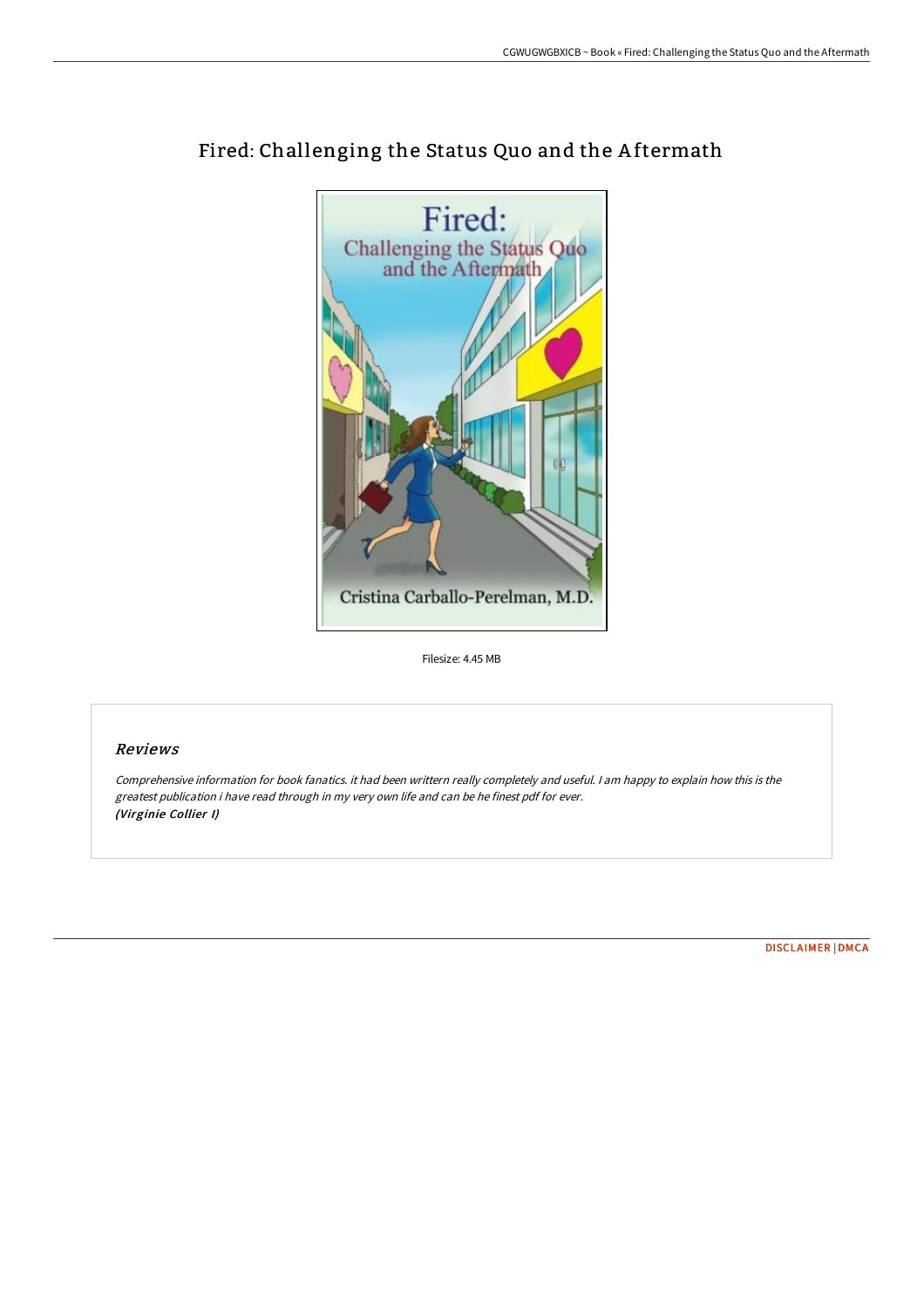#### FIRED: CHALLENGING THE STATUS QUO AND THE AFTERMATH



CCP Enterprises, LLC, United States, 2015. Paperback. Book Condition: New. 216 x 140 mm. Language: English . Brand New Book \*\*\*\*\* Print on Demand \*\*\*\*\*.In this book, Cristina Carballo-Perelman, M.D., takes the reader along on her personal journey through the trauma of being fired--the reasons for it, the steps to recovery, and her transformation into a new career. Dr. Carballo-Perelman was fired because she stayed true to her ethics and her professional dedication. Many if not most people today lose their jobs for reasons that have nothing to do with poor performance. For this reason, this book is tremendously empowering. Ten years ago, it was the ultimate failure to be fired. In today s work environment, it s not only not the supreme humiliation; it can even be a badge of courage to be fired. However, the current work environment also has people living in fear and feeling grateful to have any work at any pay under any conditions. This must change, and Dr. Carballo-Perelman s story provides the inspiration for that change. In Part 1, the book begins with a discussion of what s necessary to survive as an employee in a corporation--how to understand your work environment, navigate it, and, if necessary, exit it. It discusses these issues in the context of corporate consciousness- corporate social responsibility within the workplace--and how it affects a company and its employees. Part 2 of the book is a series of essays in which each chapter addresses a particular quality necessary to create a positive work environment for employees and employers alike. Ethics and integrity form the foundation upon which the discussion of these qualities is based. Dr. Carballo-Perelman weaves her own experiences and revelations into this section to provide the reader with a firsthand look at how giving your all in your...

B Read Fired: [Challenging](http://albedo.media/fired-challenging-the-status-quo-and-the-afterma.html) the Status Quo and the Aftermath Online  $\textcolor{red}{\Box}$ Download PDF Fired: [Challenging](http://albedo.media/fired-challenging-the-status-quo-and-the-afterma.html) the Status Quo and the Aftermath